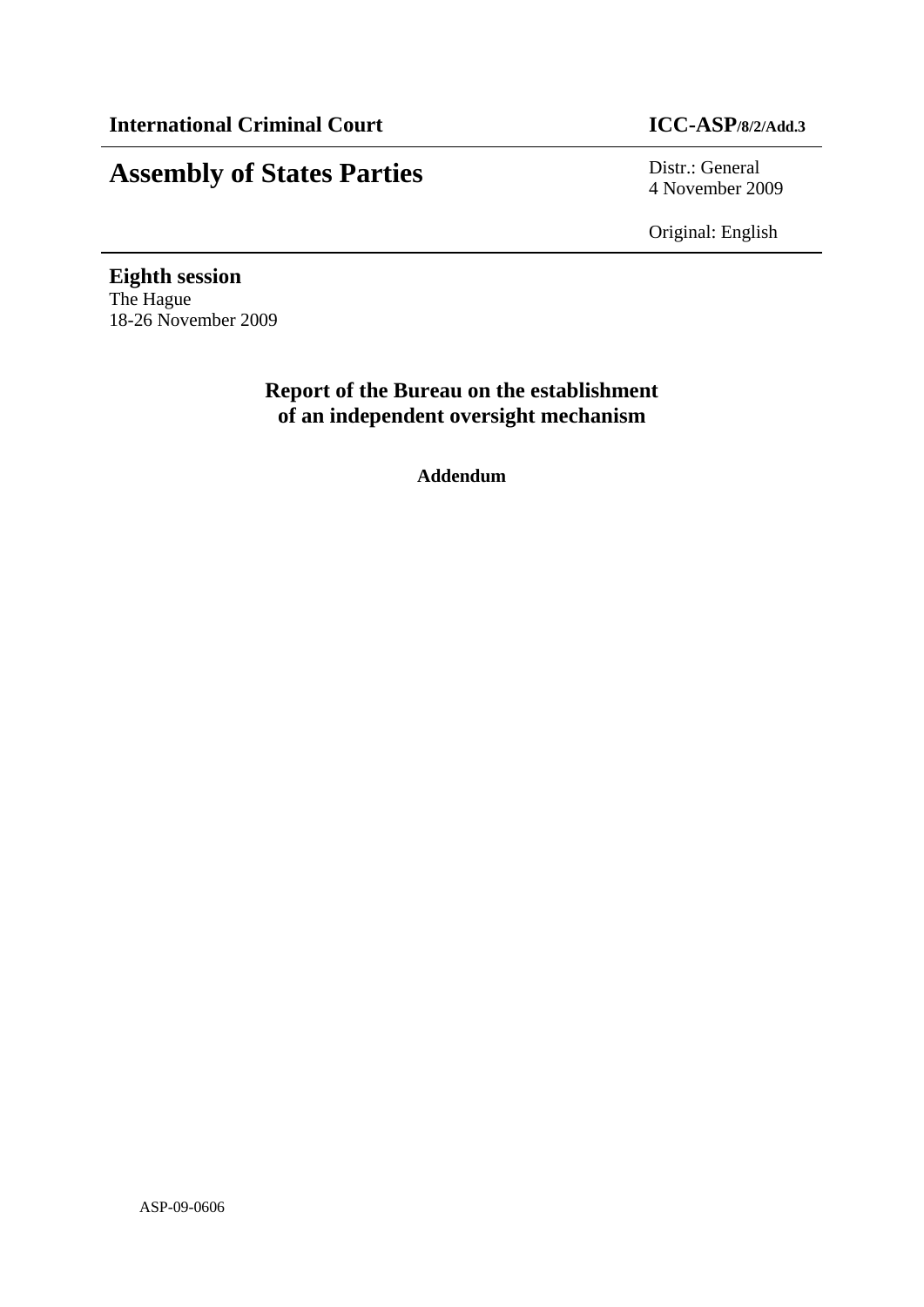## **Draft resolution on the establishment of an independent oversight mechanism**

#### *The Assembly of States Parties,*

*Bearing in mind* article 112, paragraphs 2(b) and 4, of the Rome Statute,

*Welcoming* the report of the Bureau on an independent oversight mechanism,<sup>1</sup> as well as the comments contained in the Report of the Committee on Budget and Finance on the work of its thirteenth session,<sup>2</sup>

*Considering* that the Court is evolving into a fully operational and complex institution and that resources and institutional matters require the Assembly to fully perform its oversight function for enhancing the efficiency and economy of the Court,

*Noting* that this function is to be carried out at various organizational levels relative to the different activities of the Court, including through monitoring, inspection and evaluation of administrative, managerial, organizational and budgetary measures, as well as on the implementation of the regulatory framework,

*Taking into account* that the implementation of the oversight function of the Assembly can be strengthened through the mandate of the oversight mechanism,

1. *Decides* to establish an independent oversight mechanism in accordance with article 112, paragraph 4, of the Rome Statute and the terms of reference set out in the annex to the present resolution;

2. *Decides further* that the Bureau shall prepare a report on the operation of the inspection and evaluation functions within the oversight mechanism, including the terms of reference and possible financial implications, with the view of its adoption at the next session of the Assembly.

<sup>&</sup>lt;u>1</u> <sup>1</sup> Report of the Bureau on the establishment of an independent oversight mechanism (ICC-ASP/8/2).

 $2$  Report of the Committee on Budget and Finance on the work of its thirteenth session (ICC-ASP/8/15).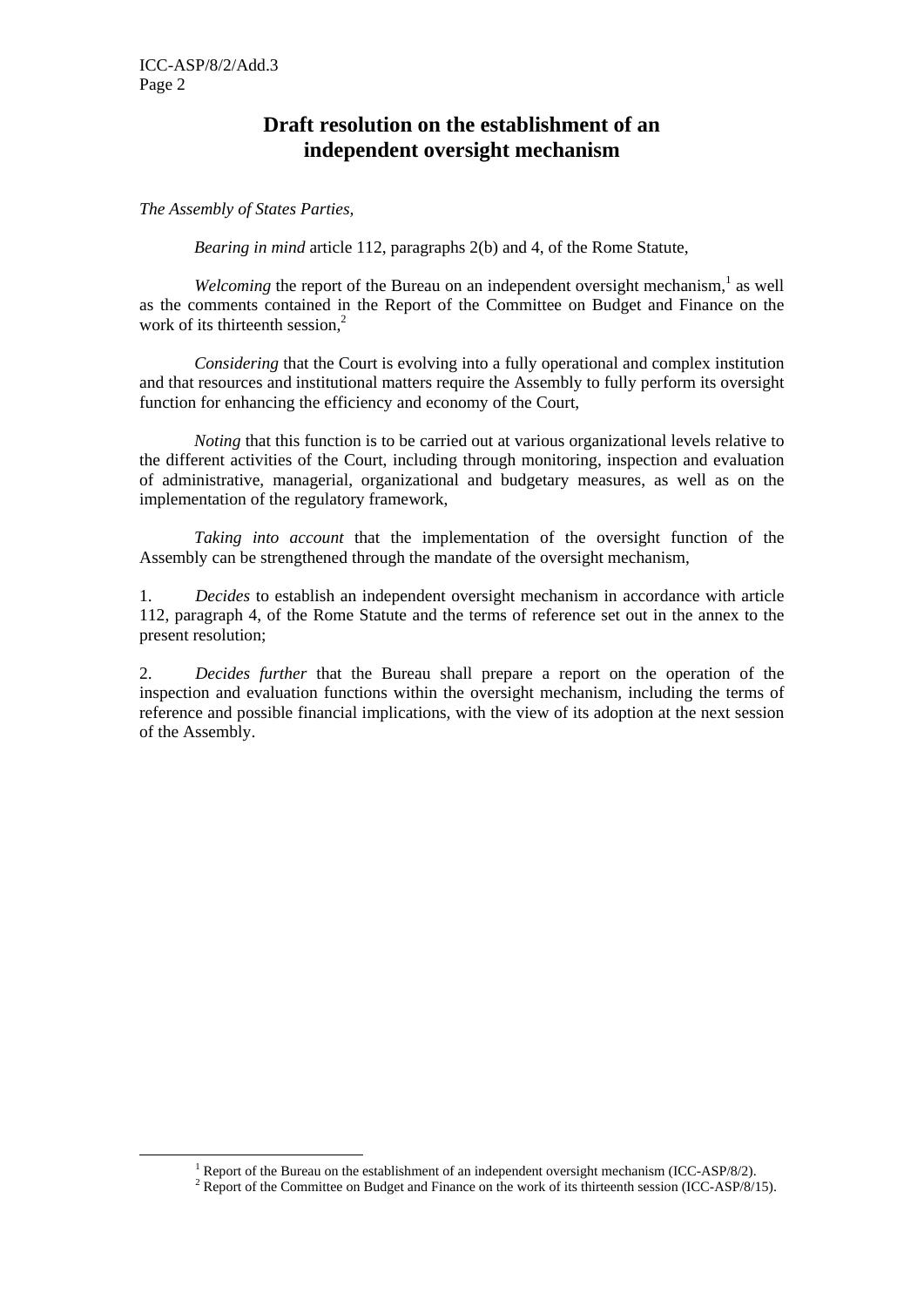### **Annex**

1. The Assembly of States Parties establishes, in accordance with the present resolution, an independent oversight mechanism.

#### **Setting up the independent oversight mechanism**

2. Although in its initial set-up phase one P-5 staff member would be seconded from the United Nations Office of Internal Oversight, the oversight mechanism will consist of two staff members, i.e. one staff member who will head the office at the P-4 level and one further support staff member at the P-2 level. These staffing levels and grades may be reviewed again by the Assembly once the oversight mechanism has been fully operational for a reasonable period of time. These individuals will begin work six months before the oversight mechanism becomes officially operational so as to develop all its functions, regulations, rules, protocols and procedures and submit them to the Assembly for approval. The recruitment process for the position of head of the oversight mechanism shall be conducted by the Bureau in coordination with the Court.

#### **Location of the independent oversight mechanism**

3. The independent oversight mechanism shall be co-located (but not integrated or subordinated to) with the Office of Internal Audit at the seat of the Court in The Hague.

#### **Scope of the independent oversight mechanism**

4. The independent oversight mechanism itself will be expected to develop the rules governing its work, with the following recommendations being provided for purposes of guidance only:

- a) The scope of the independent oversight mechanism will cover investigation, evaluation and inspection. The establishment of an independent professional investigative capacity will be implemented immediately and additional elements of oversight, such as inspection and evaluation as envisaged in article 112, paragraph 4, of the Rome Statute, shall be brought into operation following a decision of the Assembly to be adopted at its next session.
- b) It is envisaged that the investigative unit of the newly established independent oversight mechanism will have *proprio motu* investigative powers and incorporate whistle-blower procedures and protections.
- c) It is envisaged that the individuals covered by the oversight mechanism will include all Court staff subject to the Staff Rules and Regulations of the International Criminal Court, together with elected officials. It is also envisaged that the investigative unit of the oversight mechanism will be utilised for the conduct of investigations of any allegations of misconduct made against contractors retained by the Court and working on its behalf. Such investigations should be carried out in accordance with the terms of the contract. In circumstances where a contract is silent on the manner and/or the modalities of any investigation, the oversight mechanism will conduct its investigation in accordance with its own established procedures and recognized best practice. The findings of any investigation will be used to determine the applicable sanctions, if any, under the existing contractual regime between the Court and the contractor. Within this context, it is recommended that the Court develop and incorporate into its procurement contracts a code of conduct and also appropriate disciplinary procedures to be followed in circumstances of alleged misconduct.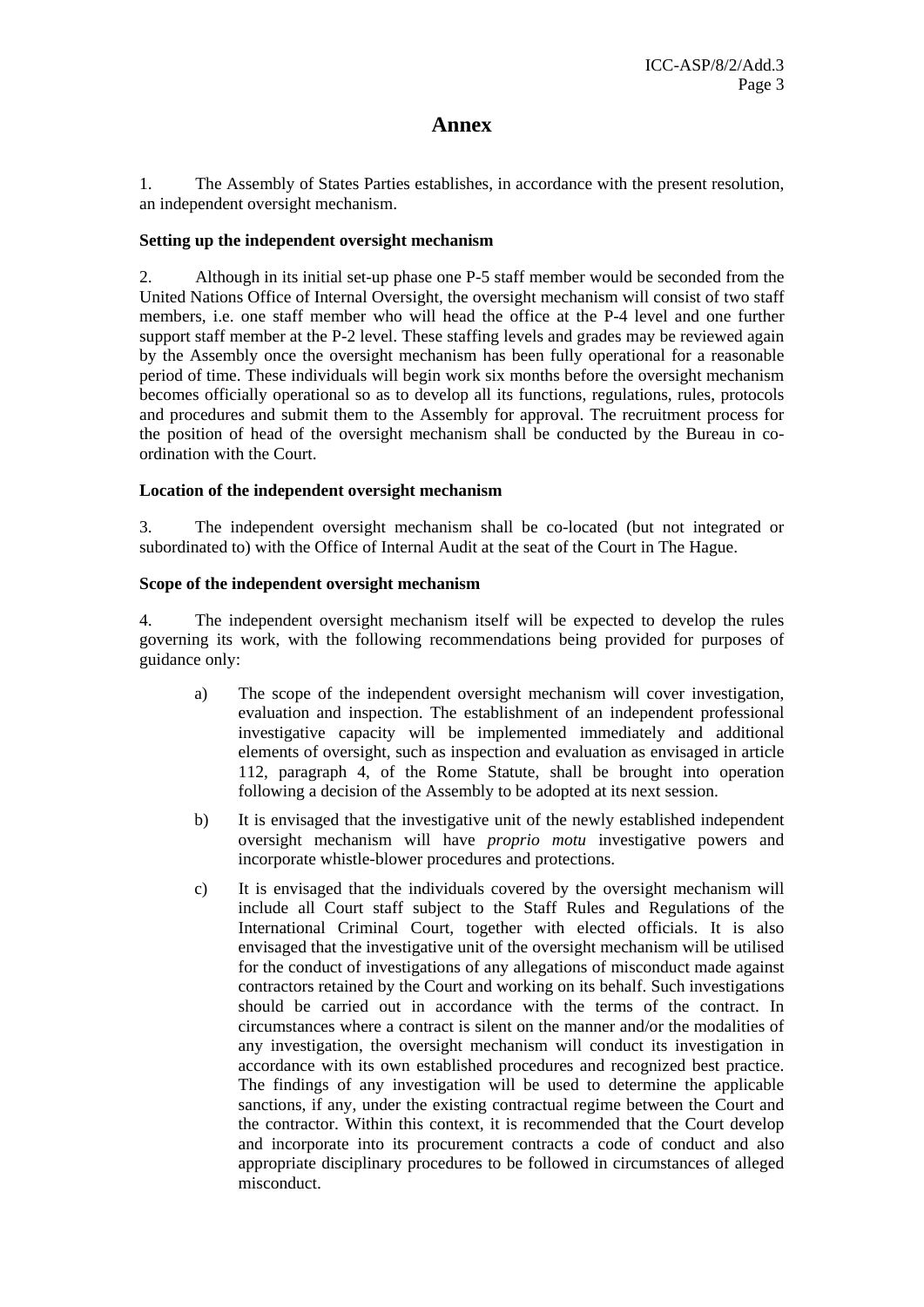d) In all cases, if criminal activity is suspected in the course of an investigation, the oversight mechanism must notify the relevant national authorities, such as the State where the suspected crime was committed, the State of the suspect's nationality, the State of the victim's nationality, and where applicable, the host State of the seat of the Court.

#### **Functions of the independent oversight mechanism**

5. The mandate of the oversight mechanism shall include inspection, evaluation and investigation. The additional functions of inspection and evaluation shall be brought into operation following a decision of the Assembly to be adopted at its next session. The professional investigative unit will operate in support of the existing disciplinary structures of the Court to conduct investigations on allegations of misconduct and to ensuring effective and meaningful oversight thereof. Such investigations and oversight shall exclude staff management issues, such as staff underperformance of duties, as distinct from staff misconduct. If a complaint which seems, prima facie, to pertain to staff management issues is launched, it shall be considered not to fall within the remit of the oversight mechanism and be referred to management. Management shall refer to the oversight mechanism cases brought to its attention that fall within the latter's competence.

6. The functions of the oversight mechanism shall not affect those described in paragraph (a) of regulation 10.2 of the Staff Regulations of the Court which provides that "[t]he Registrar or the Prosecutor, as appropriate, may impose disciplinary measures on staff members whose conduct is unsatisfactory". As the purpose of the oversight mechanism is not to perform any staff management, the above provision shall continue to apply to all disciplinary measures that fall under an administrative ambit, without prejudice to the oversight's mechanism's investigative capacity in respect of:

- a) Internal misconduct warranting disciplinary measures; and
- b) Investigating external penal misconduct.

7. The functions of the oversight mechanism shall not affect those described in paragraph (b) of regulation 10.2 of the Staff Regulations of the Court which provides that "[t]he Registrar or the Prosecutor, as appropriate, may summarily dismiss a member of staff for serious misconduct, including breach of confidentiality".

#### **Jurisdiction**

8. There should be no impunity for criminal misconduct. However, it is an accepted general principle of international law that only States can prosecute for criminal misconduct, not international organizations which, in principle, lack such competence. The oversight mechanism must focus on developing a notification mechanism so as to inform national authorities of suspected criminal misconduct, together with developing co-operation procedures with national authorities so as to facilitate the possibility of national prosecutions where investigations conducted by the oversight mechanism reveal suspected criminal misconduct.

#### **Immunities**

9. The work of the oversight mechanism will be without prejudice to the privileges and immunities enjoyed by Court staff and elected officials in the exercise of their functions, but should be guided by the principle that privileges and immunities may not be invoked to justify unlawful acts. In cases where prosecutorial function is to be exercised against individuals with immunity, the oversight mechanism must recommend immunity waivers to Court management as it deems appropriate and advisable, according to established standards and